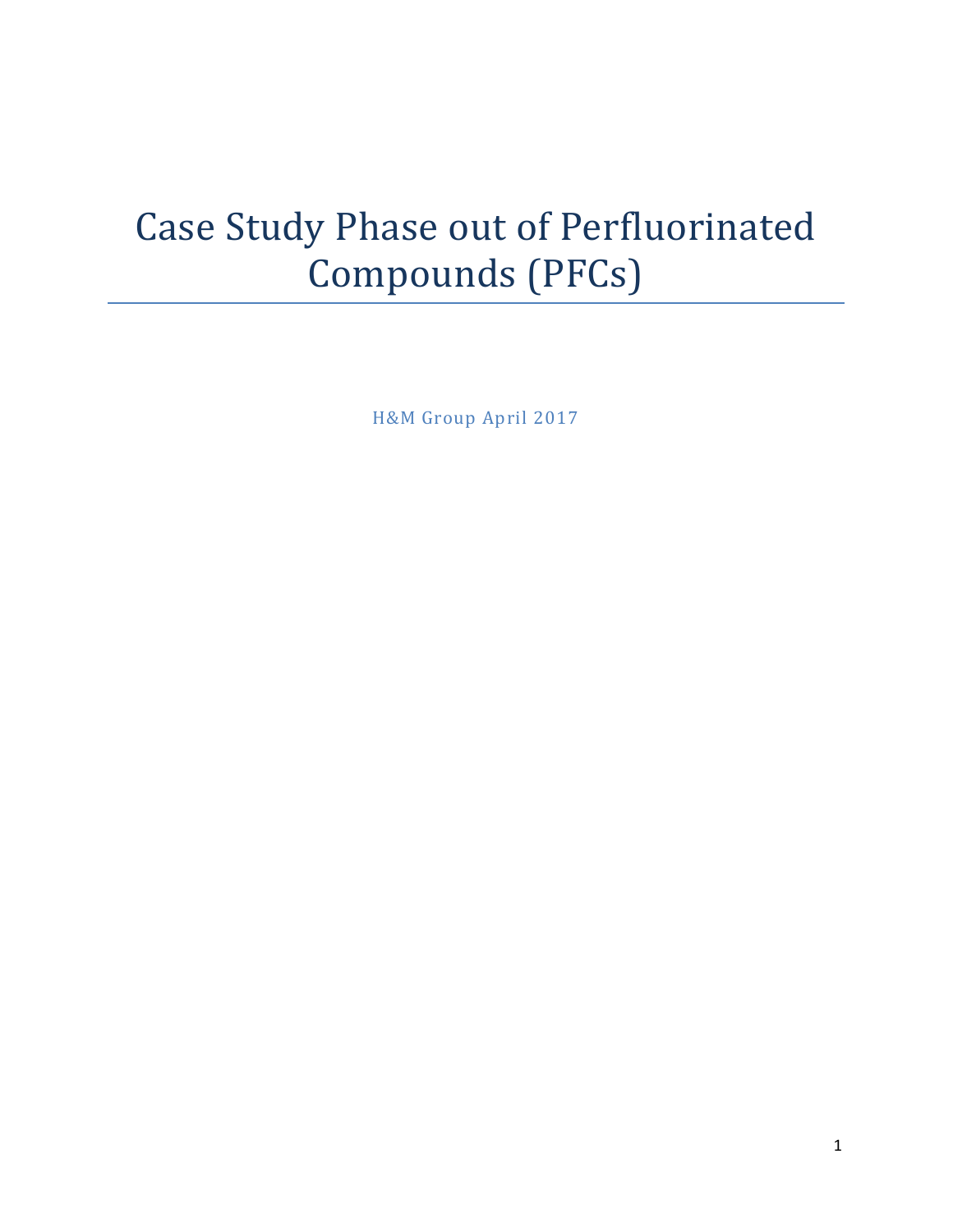#### **Introduction**

Perflourinated Compounds (PFCs) are a group of substances, commonly used to make outerwear more resistant to oil, stains and to make clothes more water repellent. These substances have been found to have many unwanted properties; being persistent, bio-accumulative, having a slow elimination time from the human body and therefore hazardous to human health.

Since 1995, H&M has been working actively to reduce the use and impact of hazardous chemicals. With the Restricted substance list (RSL), the company limits the use of chemicals that are potentially harmful to health or the environment.

The H&M RSL is based on the strictest country standards and precautionary principle. Due to the hazardous properties, Perfluorooctane Sulfonate (PFOS) was added to the RSL in 2002 and Perfluorooctanoic Acid (PFOA) in 2005.

In 2009, H&M took the initiative to investigate PFCs-free alternatives to achieve water repellent property in functional outerwear. Focus was put on a water repellency function only, as it was concluded that oil and stain repellency functions was not needed in the company's product range. During that time, a decision to work towards a completely phase out of PFCs in the company's product range was taken in consistency with the precautionary principle.

As a first step, the winter wears for kids were targeted, a product where water repellency function is needed. Then sportswear was targeted more in general. Later on also other products in the assortment were found to contain water repellant finishes such as umbrellas, shower curtains and rain clothes.

In the end of 2010, the first product with PFCs free finishing was introduced. From January 2013 the H&M Group put a global ban on Perfluorinated Compounds (PFCs).

Before enforcing the ban, H&M wanted to have more than one alternative solution and started creating a positive list that was published at the same time as the ban. Having a positive list was also a way to openly search for alternatives in order to make sure the company would not have to rely on only one or two chemical suppliers. In connection with the creation of the positive list, internal routines for eliminating Perflourinated Compounds (PFCs) in H&M production and guideline on Evaluating Alternatives for PFCs were created.



# **Timeline Phase out PFCs**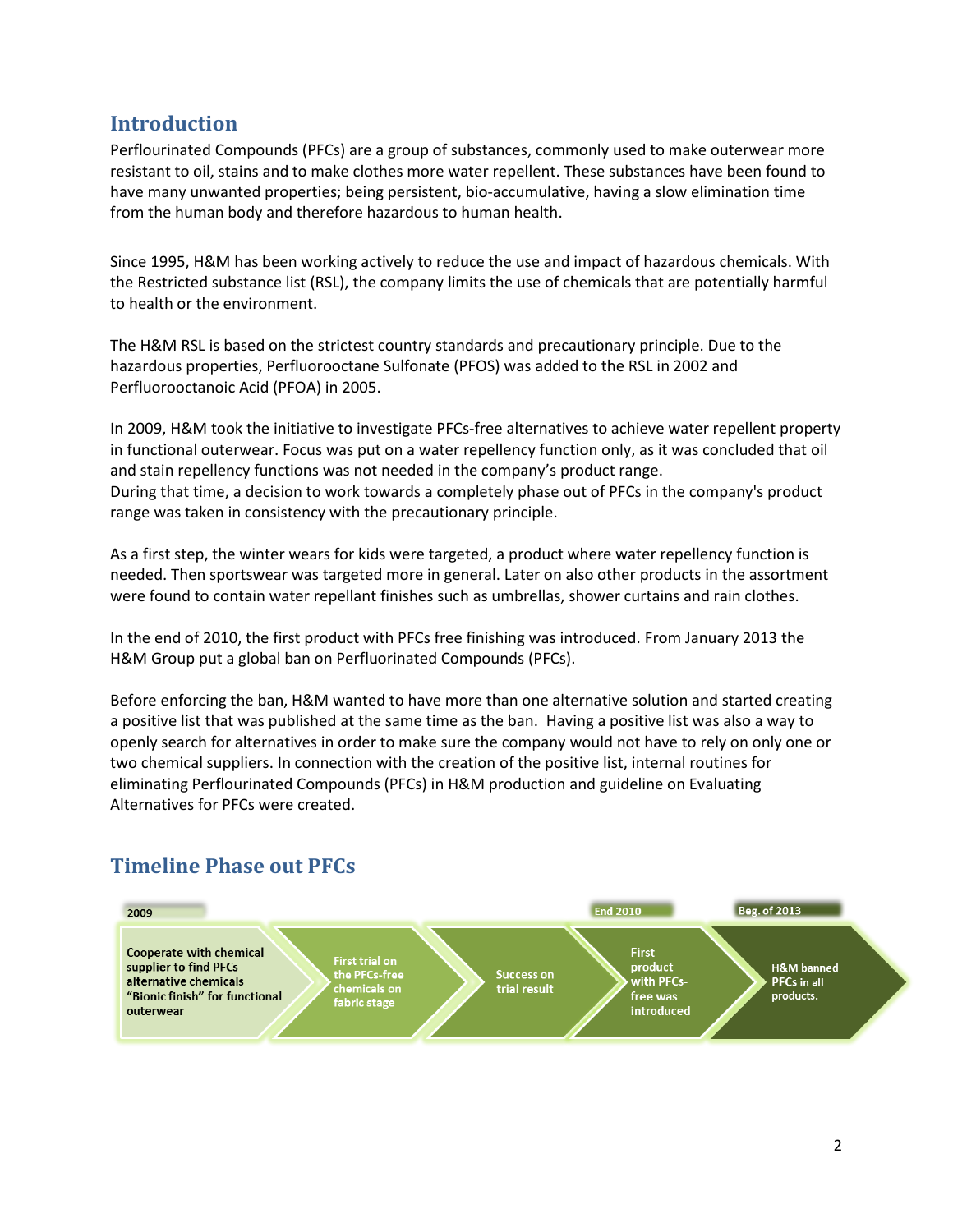# **Perfluorinated Compounds in the scope**

The compounds in the scope of phase out are included with concern to the intrinsic properties such as Bio-accumulative and Persistent and regardless of the length of the Carbon backbone.

| <b>Chemical name</b>                                                 | <b>CAS no</b> | <b>Length Carbon</b><br>backbone |
|----------------------------------------------------------------------|---------------|----------------------------------|
| Perfluorobutane Sulfonate (PFBS)                                     | 29420-49-3    | C <sub>4</sub>                   |
| Perfluorohexane Sulfonate<br>(PFHxS)                                 | 3871-99-6     | C <sub>6</sub>                   |
| Perfluoroheptane Sulfonate<br>(PFHpS)                                | 375-92-8      | C <sub>7</sub>                   |
| Perfluorooctane Sulfonate (PFOS)                                     | 56773-42-3    | C <sub>8</sub>                   |
| Perfluorodecane Sulfonate (PFDS)                                     | 126105-34-8   |                                  |
| Perfluorooctane Sulfonamide<br>(PFOSA)<br>1H, 1H, 2H, 2H H4PFOS; 6:2 | 754-91-6      | C8                               |
| Perfluorobutane Acid (PFBA)                                          | 375-22-4      | C <sub>4</sub>                   |
| Perfluoropentane Acid (PFPA)                                         | 2706-90-3     | C <sub>5</sub>                   |
| Perfluorohexane Acid (PFHxA)                                         | 307-24-4      | C6                               |
| Perfluoroheptane Acid (PFHpA)                                        | 375-85-9      | C <sub>7</sub>                   |
| Perfluorooctanoic Acid (PFOA)                                        | 335-67-1      | C <sub>8</sub>                   |
| Perfluorononane Acid (PFNA)                                          | 375-95-1      | C <sub>9</sub>                   |
| Perfluorodecane Acid (PFDA)                                          | 335-76-2      | C10                              |
| Perfluoroundecanoic Acid<br>(PFUnA)                                  | 4234-23-5     | C11                              |
| Perfluorododecanoic Acid<br>(PFDoA)                                  | 307-55-1      | C12                              |
| Perfluorotridecanoic Acid (PFTrA)                                    | 72629-94-8    | C13                              |
| Perfluorotetradecanoic Acid<br>(PFTeA)                               | 376-06-7      | C14                              |
| Perfluo-3,7-dimethyloctanoic Acid<br>(PF-3,7-DMOA)                   | 172155-07-6   | C <sub>8</sub>                   |
| 7H-Dodecanefluoroheptane Acid<br>(HPFHpA)                            |               |                                  |
| 2H,2H-perfluorodecane Acid<br>(H2PFDA)                               |               |                                  |
| 2H, 2H, 3H, 3H-<br>Perfluoroundecanoic Acid<br>(H4PFUnA)             | 34598-33-9    | C11                              |
| 1H, 1H, 2H, 2H-<br>Perfluorooctylacrylate (6:2 FTA)                  | 17527-29-6    | C <sub>6</sub>                   |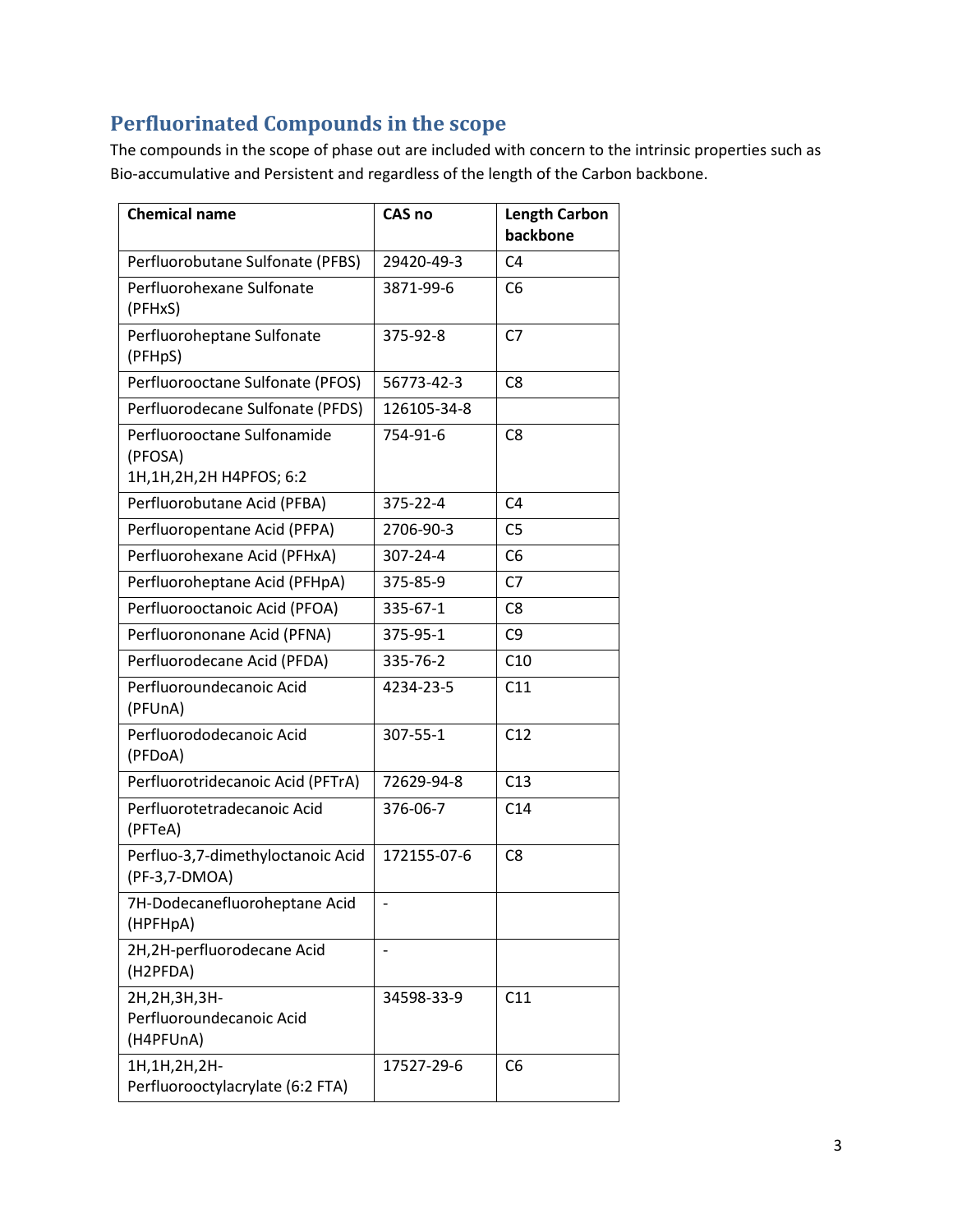| 1H, 1H, 2H, 2H-<br>Perfluorodecylacrylate (8:2 FTA)                                                       | 27905-45-9 | C <sub>8</sub> |
|-----------------------------------------------------------------------------------------------------------|------------|----------------|
| 1H, 1H, 2H, 2H-<br>Perfluorododecylacrylate (10:2<br>FTA)                                                 | 17741-60-5 | C10            |
| 1H,1H,2H,2H-Perfluoro-1-hexanol<br>$(4:2$ FTOH)                                                           | 2043-47-2  | C <sub>4</sub> |
| 1H,1H,2H,2H-Perfluoro-1-oktanol<br>$(6:2$ FTOH)                                                           | 647-42-7   | C <sub>6</sub> |
| 1H,1H,2H,2H-Perfluoro-1-decanol<br>(8:2 FTOH)                                                             | 678-39-7   | C <sub>8</sub> |
| 1H,1H,2H,2H-Perfluoro-1-<br>dodecanol (10:2 FTOH)                                                         | 865-86-1   | C12            |
| 2-(N-methylperfluoro-FASE 1<br>octanesulfonamido)-ethanol<br>(MeFOSE)                                     | 2448-09-7  |                |
| 2-(N-ethylperfluoro-1-<br>octanesulfonamido)-ethanol<br>(EtFOSE)                                          | 1691-99-2  | C <sub>8</sub> |
| N-methylperfluoro-1-<br>octanesulfonamide (MeFOSA)                                                        | 31506-32-8 | C <sub>8</sub> |
| N-ethylperfluoro-1-<br>octanesulfonamide (EtFOSA)                                                         | 4151-50-2  | C <sub>8</sub> |
| All other Perfluorinated or<br>Polyfluorinated compounds (fully<br>or partially fluorinated<br>compounds) | Various    |                |

## **Alternatives with water repellent function**

In 2005, H&M approached the chemical industry for possible alternatives to PFCs in functional outerwear, without any success. Alternatives suitable for industrial use could not be sourced at that time.

4 years later when the investigation was resumed, several chemical manufacturers approached H&M with their PFC-free alternatives. The goal from the company side was that any alternative should fit to be used on all type of fabrics that the company normally uses and achieve all levels of water repellency.

The investigated alternatives were based on different chemical techniques such as dendrimers, resinmodifications and silicon chemistry.

One of the alternatives investigated and later approved, was BIONIC-FINISH®ECO supplied by Rudolf Group. The water repellent products of BIONIC-FINISH®ECO are based on fluorine-free formulas with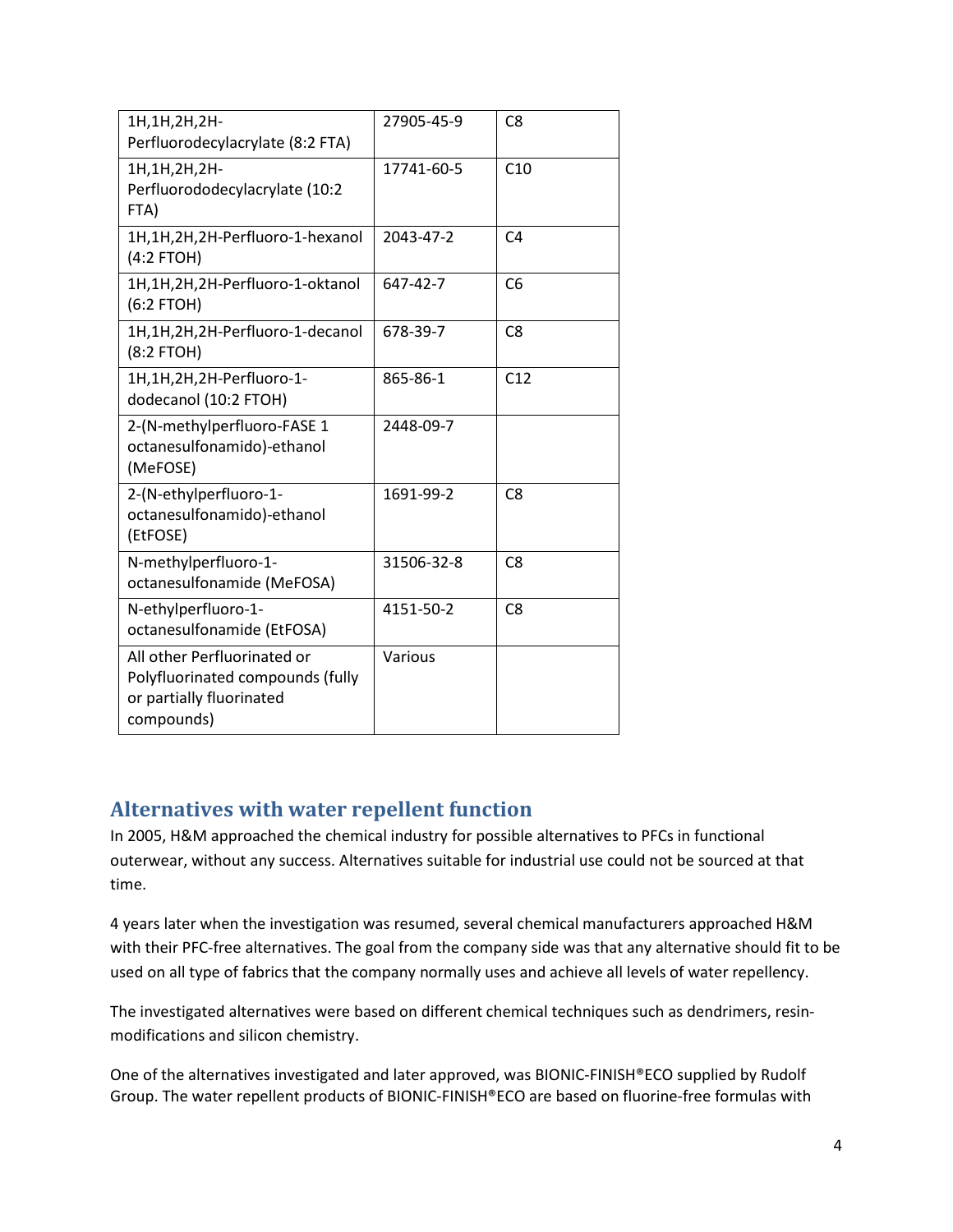highly branched; hydrophobic polymers with dendritic structures aligned across the textile and crystallize onto specially adjusted comb polymers.

#### **Hazard assessment**

H&M started collaboration and worked closely with one chemical company, Rudolf Group and their product ®RUCO-DRY ECO (= a finishing product of BIONIC-FINISH®ECO). To assess the product, Scientific Expertise on the characterization of the active ingredients in ®RUCO-DRY ECO was requested, as well as Safety Data Sheet (SDS) for all substances included in ®RUCO-DRY ECO.

According to the scientific expertise report, ®RUCO-DRY ECO consists of polymers mainly made from hydrocarbons and minor amounts of polysiloxanes. The type of polysiloxane used in ®RUCO-DRY ECO is linear and the cyclic and persistent siloxanes D3, D4 or D5 are not present in ®RUCO-DRY ECO. ®RUCO-DRY ECO contains small amount polyalkylsiloxanes in comparison to the amount of hydrocarbons.

There is a debate regarding nanotechnology and nano particles and their effect on health. According to the scientific expertise report, ®RUCO-DRY ECO/BIONIC-FINISH®ECO does not contain inorganic nano particles. To assure, that the fluorine free finish poses no negative impact on environment or health, the nano perspective was further investigated and concluded not to consist of nano particles, but on selfassembling polymers.

The Scientific Expertise report and Safety data sheets were thoroughly reviewed by the H&M's team of chemical specialists.

#### **Performance**

From the start, it was concluded that the performance and quality aspects should not be affected, except for oil repellency. Oil repellency function was not needed for garments such as kids winter wear. H&M in general, does not have any requirement for oil repellency.

Water repellency was tested according to the standard ISO 4920. Garments were required to fulfil a 4 on the scale before washing and a 3 after washing. There were no requirements on dirt repellency.

Trials were made in production and tested according to H&M Quality standards and requirements. Chemical content were tested according to H&M RSL and it was discovered that the final product contained unavoidable trace impurities derived from the used emulsifier and hence did not fulfill the RSL. A decision to make an exception for this treatment was taken based on the reasoning that the positive sides of ®RUCO-DRY ECO outweigh. The later version ®RUCO-DRY ECO PLUS does not have this problem.

It was concluded after testing that BIONIC-FINISH®ECO (finishing products called ®RUCO-DRY ECO and ®RUCO-DRY ECO PLUS) can be used on all fabrics that H&M normally use and can achieve all three levels of water repellency.